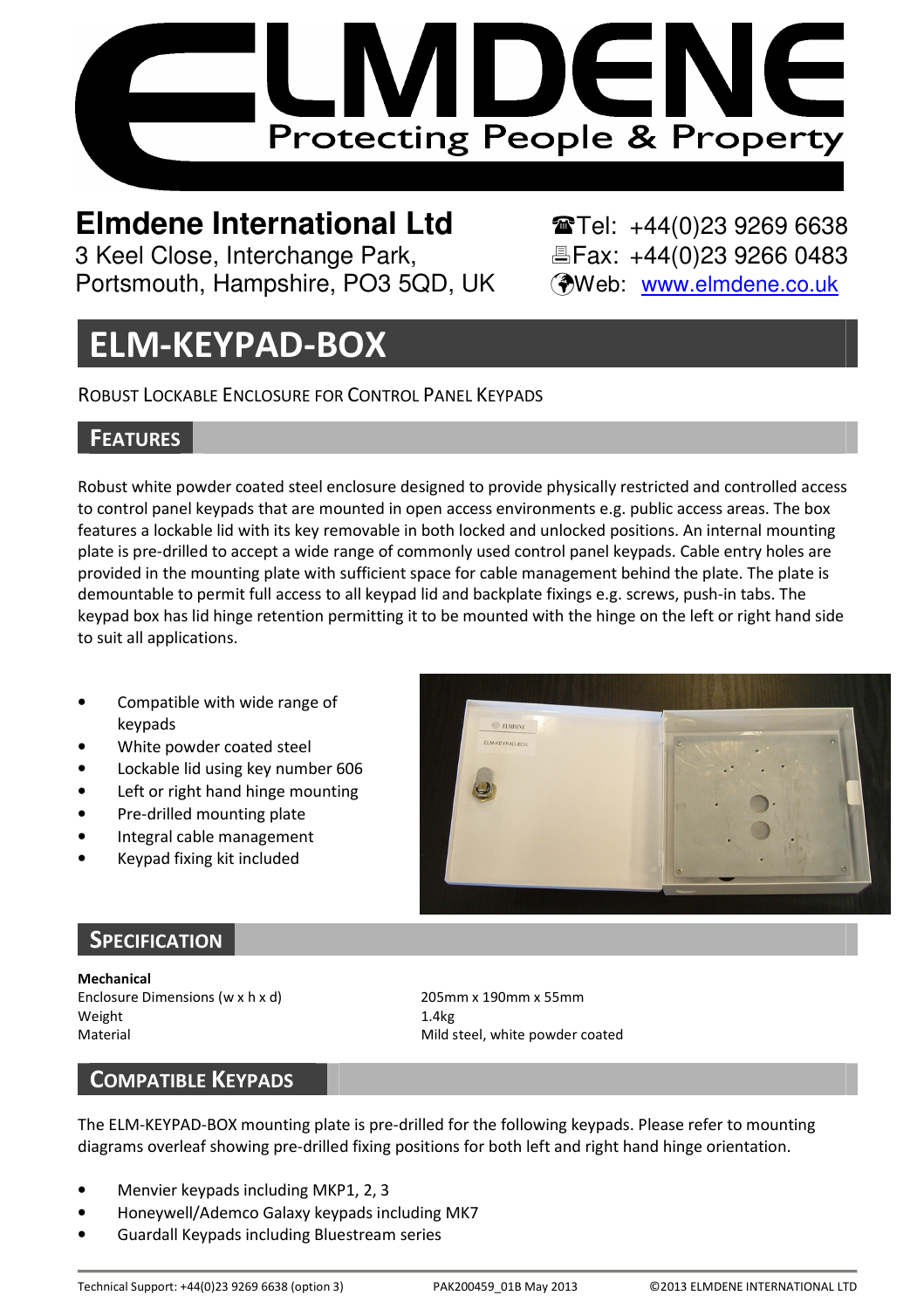

#### **LEGEND**

- BOX BASE
- $--$  PLATE
	- -- KEYPAD (VARIOUS)
		- O PLATE MOUNTING HOLES- USE 4 OFF. M3 X 6 (SUPPLIED)
		- KEY PAD MOUNTING HOLES- USE No.4 X 3/8 SELF TAPPING SCREW (SUPPLIED) SEE DIAGRAM FOR SPECIFIC KEYPAD POSITIONS







## **FIG 1. GALAXY**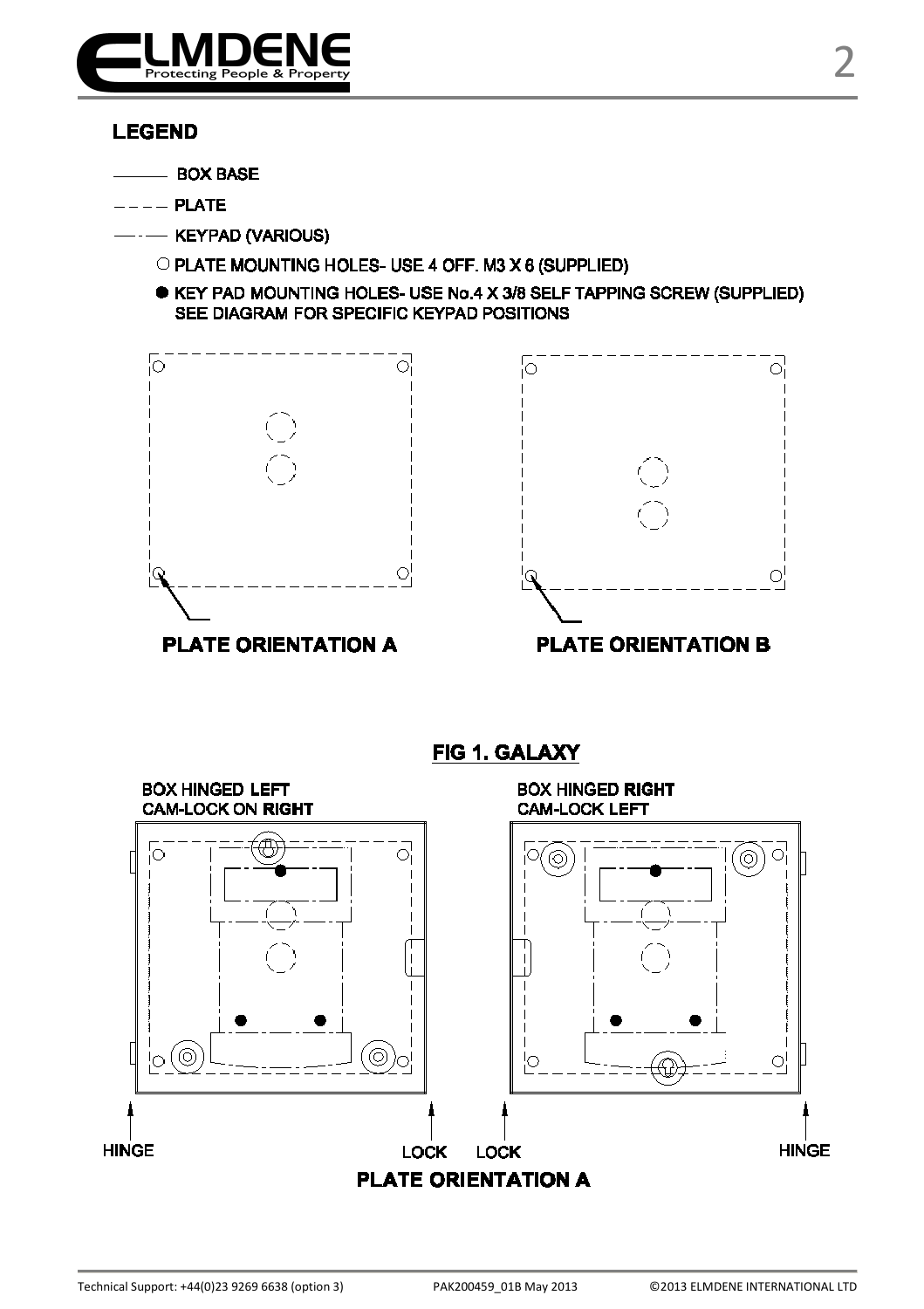

FIG 2. GUARDALL